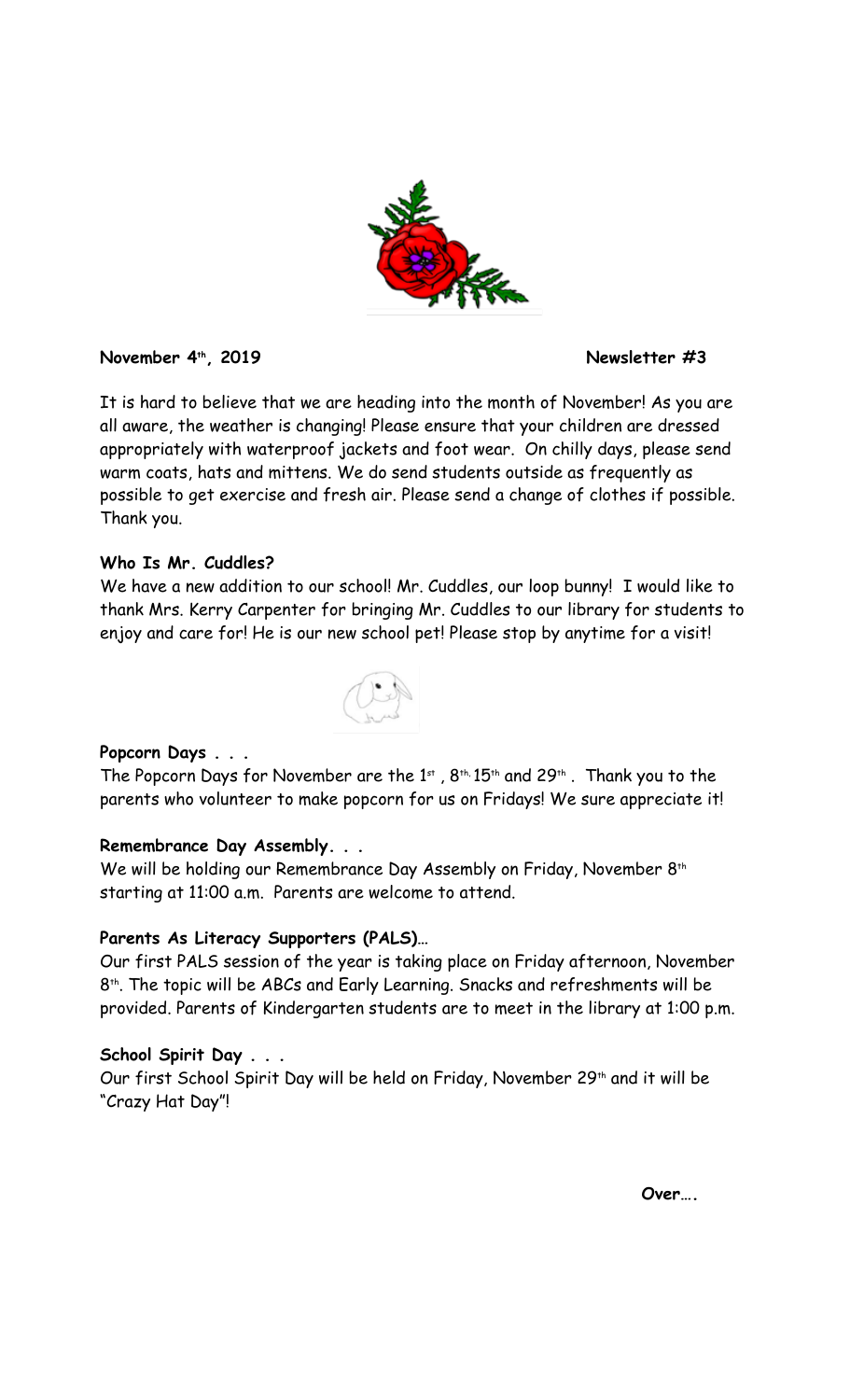# **Parent Advisory Information…**

The next Parent Advisory Council meeting is on Tuesday, November 19th . The meeting starts at 6:30 p.m. in the library. The parent advisory council members have contributed to the purchase of our outdoor classroom shed which has been assembled near the farthest soccer goal post from the school. Staff are working on gathering items to create an outdoor classroom for the students at Lax Kxeen.

## **Special Lunch…**

The next special lunch is Pita Pit. Order forms will go home with students soon. The lunch will take place on Friday, November 29th . I would like to thank our PAC and in particular, Natalie Kockeritz, for collecting and sorting out order forms each month for our special lunches.

## **Non Instructional Day . . .**

Our next Non - Instructional Day will be held on Friday, November 22<sup>nd</sup>. The school will be closed on that day.

## **Assembly . . .**

We will be holding our next School Assembly on Friday, November 29th. Parents are welcome to attend.

### **Christmas Concert**

This is the year we will be having a Christmas concert! The concert is on Tuesday, December 17th at 6:30 p.m. at the Lester Center. More information to come in the December newsletter.

### **Important dates to remember . . .**

Friday, November 8<sup>th</sup> - Remembrance Day Assembly at 11:00 a.m. /PALS p.m. Monday, November 11th - School Closed for Remembrance Day Tuesday, November 19<sup>th</sup> - Parent Advisory Council Meeting at 6:30 p.m. Friday, November 22nd - Non- Instructional Day: No School Friday, November 29th - Pita Pit Day Friday, November 29<sup>th</sup> - School Spirit Day and assembly at 11:00 a.m. Tuesday, December 17th – Christmas Concert at Lester Center

Please check out our school website for messages and events as well as our Facebook page: *http//laxkxeen.rupertschools.ca*. and join us on Facebook; search (Lax Kxeen) **Li** 

 $\sim$  . The contract of the contract of the contract of the contract of the contract of the contract of the contract of

Susan Kobza,

Principal

| I have read the Newsletter and would like my child entered into the Newsletter |  |  |  |
|--------------------------------------------------------------------------------|--|--|--|
|--------------------------------------------------------------------------------|--|--|--|

Draw: \_\_\_\_\_\_\_\_\_\_\_\_\_\_\_\_\_\_\_\_\_\_\_\_\_\_\_\_\_\_\_\_\_\_\_\_\_\_\_\_

Child's Name and Teacher Name